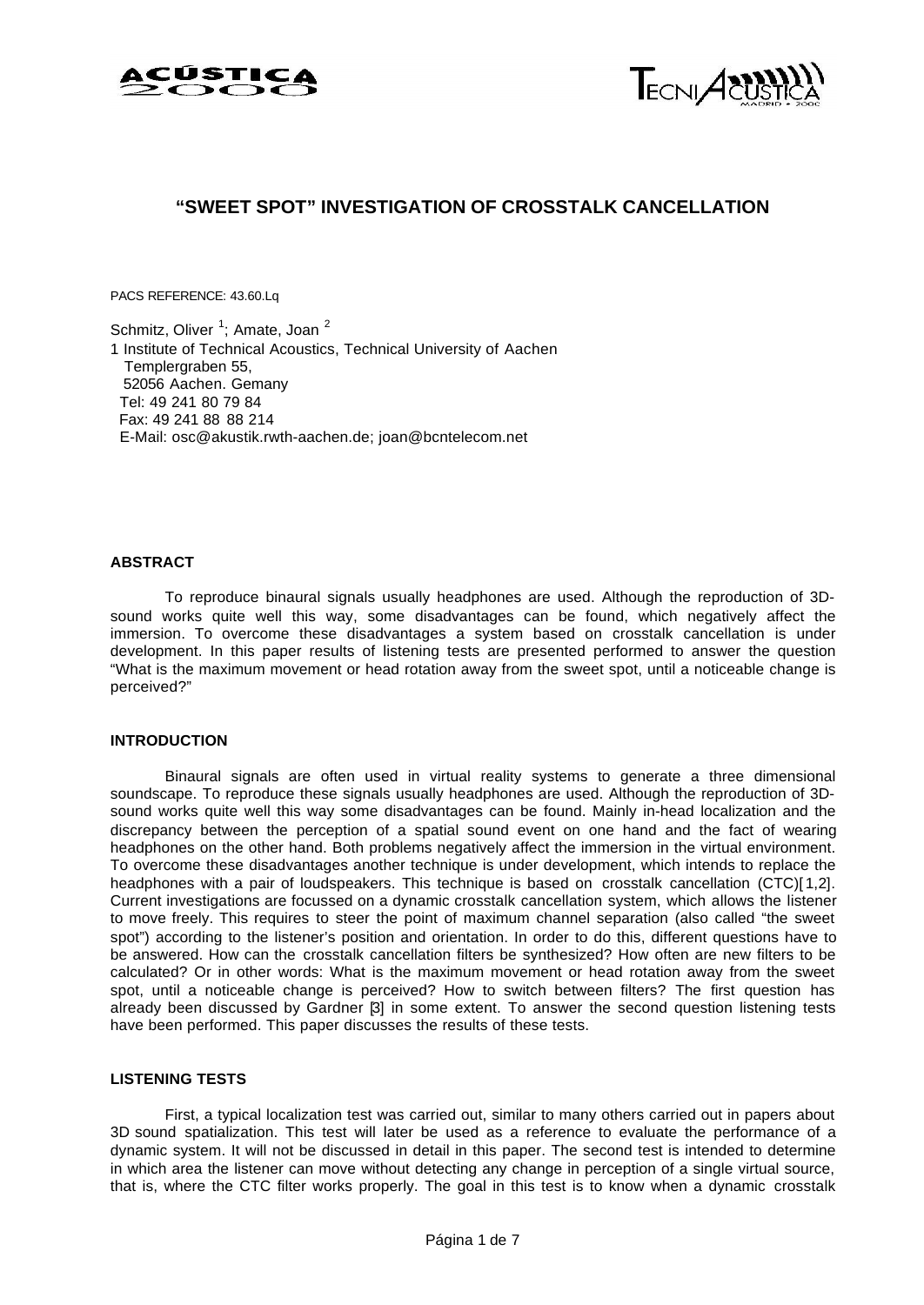



cancellation system should change to new filter coefficients in order to keep the perception of virtual sources independent of the listener's movements.

Both the excitation signals and the crosstalk cancellation filters used in this test are generated based on measurements using our custom made dummy head. This dummy head is an asymmetric head model with different pinnae for the left and for the right ear. The excitation signals were generated by placing a



loudspeaker at the source position and recording with the dummy head. These recordings took part in a hemi-anechoic chamber. The speaker used was a studio monitor. The stimuli for the tests each consisted of five white noise bursts of 250ms, each burst separated 500ms from the other. The speaker setup, as seen in Figure 1, consists of two speakers at  $±45°$  with a distance to the reference point of 2,4 m. The tests are performed in free-field conditions, in the hemi-anechoic room. To obtain the crosstalk cancellation filters the dummy head was properly positioned in order to make its ear canal positions coincident with the ear canal positions of a mean test person in the test. From the measured transfer functions between the loudspeakers and the dummy head, four FIR filters of 413 coefficients each are calculated and stored in a DSP system to perform the crosstalk cancellation.

A set of 12 people took part. They were all unfamiliar with sound localization experiments and presented no audiological dysfunction. All of them were instructed to be honest in their judgements, instead of taking the experiment as a localization "skill test".

#### **Figure 1: Setup for the working area test**

Three different sequences were used for the working area test:

- Signal #1: Alternated white noise bursts of 300 ms with elevation  $0^\circ$  and azimuth  $+90^\circ/90^\circ$ .
- Signal #2R: Alternated white noise bursts with elevation 0° and azimuth +45°/+90°.
- Signal #2L: Alternated white noise bursts with elevation 0° and azimuth -45°/-90°.

The reason for choosing this signals is the fact that a source at  $45^\circ$  azimuth and  $0^\circ$  elevation matches exactly with the real loudspeaker position. According to the "power panning" property of the CTC systems, when a virtual source is exactly located at the position of one of the loudspeakers, all the power is reproduced by this loudspeaker. The 90 degree direction on the other hand is known to be the most critical azimuth direction. So although the listener walks away from the sweet spot, he will always have a reference source at 45°, and can focus on the changes at the source placed at 90°.

In the working area test, the listener stands in front of the loudspeaker setup. He wears a head tracking sensor mounted on a pair of glasses. This allows to determine the subject's head position and rotation at any time. The data from the tracker is send to a computer which displays the position of the subject in a simple graphical interface. Front-back and left-right translations are displayed as well as rotations around all three axes. This helps the subject to monitor his head position relative to the reference position, and to recover the reference point or "sweet spot" easily. The first step in this experiment is to train the subject to be familiar with the head tracking system. Once familiar with this environment, the subject listens to Signal #1 while keeping the reference position. The reference point at the beginning of the test is determined by the dummy head position when recording the transfer functions. This position is obtained by simply putting the glasses on the dummy and recording the position with the tracker. At this point, the subject knows which kind of signal he is listening to and is asked whether he can localize it well or not. Depending on which of the two sources can be localized better test signal #2L or #2R is used for the further investigations. The listener is asked to move in different directions, focusing the attention on the source at 90°. The listener was instructed to seek for the first change in perception of the source at 90° when moving. As soon as noticed, he pressed a button several times. This makes the connected PC record the coordinates of the current head position relative to the reference point. Further the subject reports the kind of the perceived change. Then, the subject is asked to move further in the same direction until a second kind of change occures. This is recorded the same way as before. Note that the subjects are instructed to try to move in only one direction, keeping the others constant with the help of the graphics.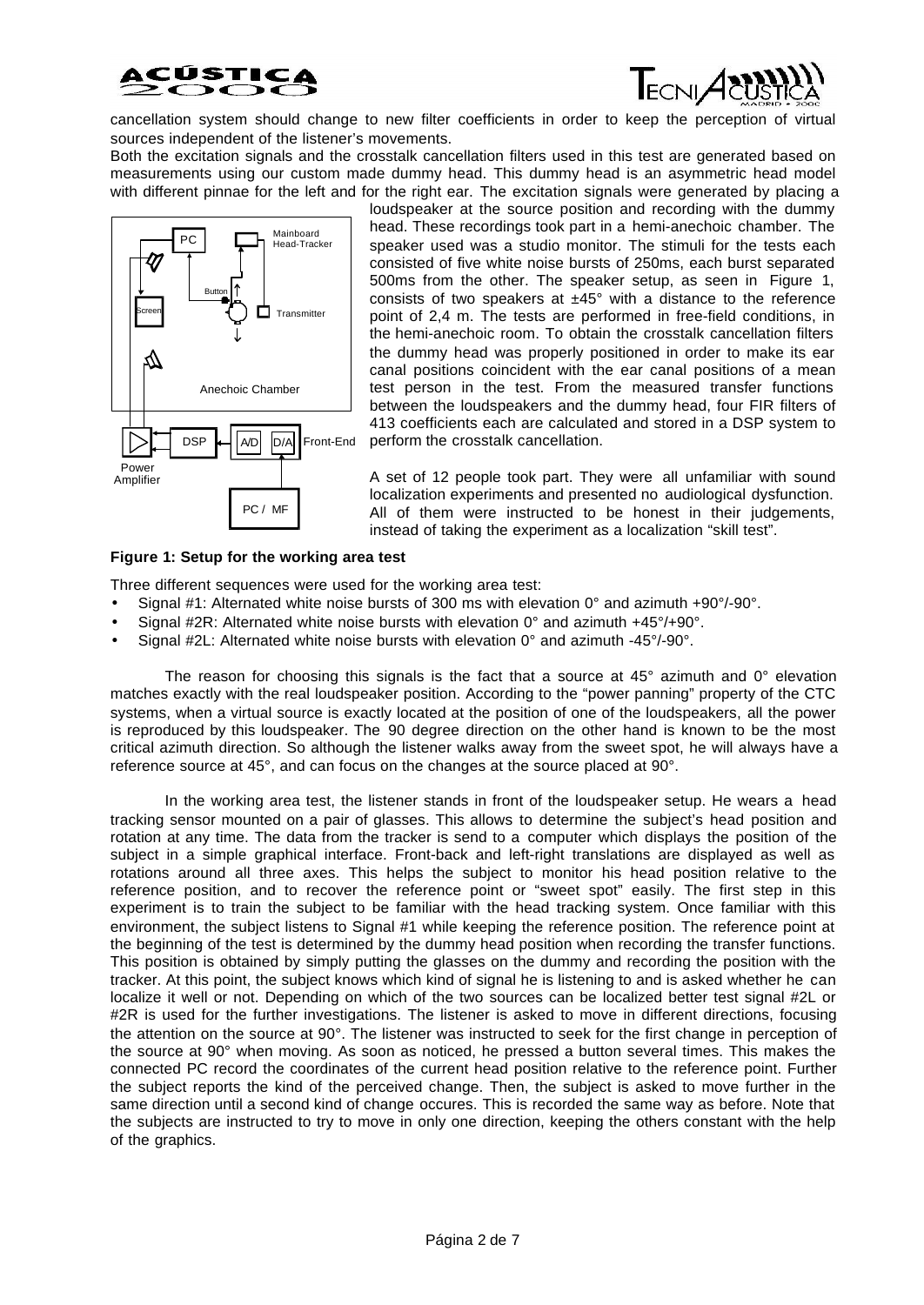



To describe the investigated movements a coordinate system is introduced. The x-axis points to the front, the y-axis points to the left, and the z-axis points upwards. In order to supply an easy nomenclature to refer to the three possible head rotations, the following convention will be used:

- Rotation over Y axis: "Yes" movement. It is the rotation used to say "Yes" with the head.
- Rotation over Z axis: "No" movement.
- Rotation over X axis: "Maybe" movement, in analogy with the two precedents. This rotation consists of bending the neck as if bringing the head over the shoulder.

The movements proposed to the subject in this test are:

- Translation: Left, right, front and back.
- Rotation: "No" movement and "Maybe" movement.

The translation along the z-axis (up and down) is not considered in this test. Although it has some influence, it is not a critical movement for the CTC system. When moving the head up and down, the interaural level differences remain the same, and so do the interaural time delays. As the experiment is done in free-field conditions, no other reflections but the own from the subject's shoulders are to be considered, and of course these are invariant with the head translation along the Z axis. Moreover, depending on each subject's height, different reference points will be recorded, as the relative height between the hearer's ear channels and the loudspeakers is influencing the measurement. Concerning head rotations, the "Yes" movement is also not considered for this study. It is known that this rotation is influencing the crosstalk cancellation, as the position of high frequency notches in the HRTF spectrum is changing. However, it was decided to leave this rotation out of the study because it is difficult to isolate from other movements. In addition to this, the test is long enough and exhaustion of the test subjects should be prevented.

## **LOCALIZATION TEST RESULTS**



The results of the localization test are only presented for completeness. Figure 2 shows histograms for the judged azimuths at each target azimuth on the horizontal plane for all subjects. The size of the circles is proportional to the number of events produced at each position. The ideal error-free plot would be maximum size circles placed along the  $y = x$  diagonal. Localization in the horizontal plane is quite good, and comparable with results of other authors. Typical front-back reversals are found as well as a typical response variation and response bias. Some problems occurred in the median plane, which are under further investigation.

#### **Figure 2: Histogram for the localization of the source in the horizontal.**

## **WORKING AREA TEST RESULTS**

A summary of the results of this test is shown in Table 1. For all the movements tested, results for each of the directions were obtained. In order to present the results in a compact way, the absolute values were taken and the direction information is omitted (i.e. for lateral translation the movements to the left and to the right are processed together). So, only one value will be obtained for each movement.

For the lateral movement, a total of five subjects stated that the source moved backwards (to an azimuth position higher than 90°). This is the most frequent observation. Other judgments are that the source is moving forward, a change in coloration occurres, and that the source becomes more diffuse. For some subjects these changes happened for quite small excursion from the reference position as shown in Table 1. A high sensitivity against this movement is expected because the interference responsible for the cancellation is strongly sensitive against changes in phase, which is of course depending on the relative time delay of the interfering signals. Nevertheless it is a bit surprising that the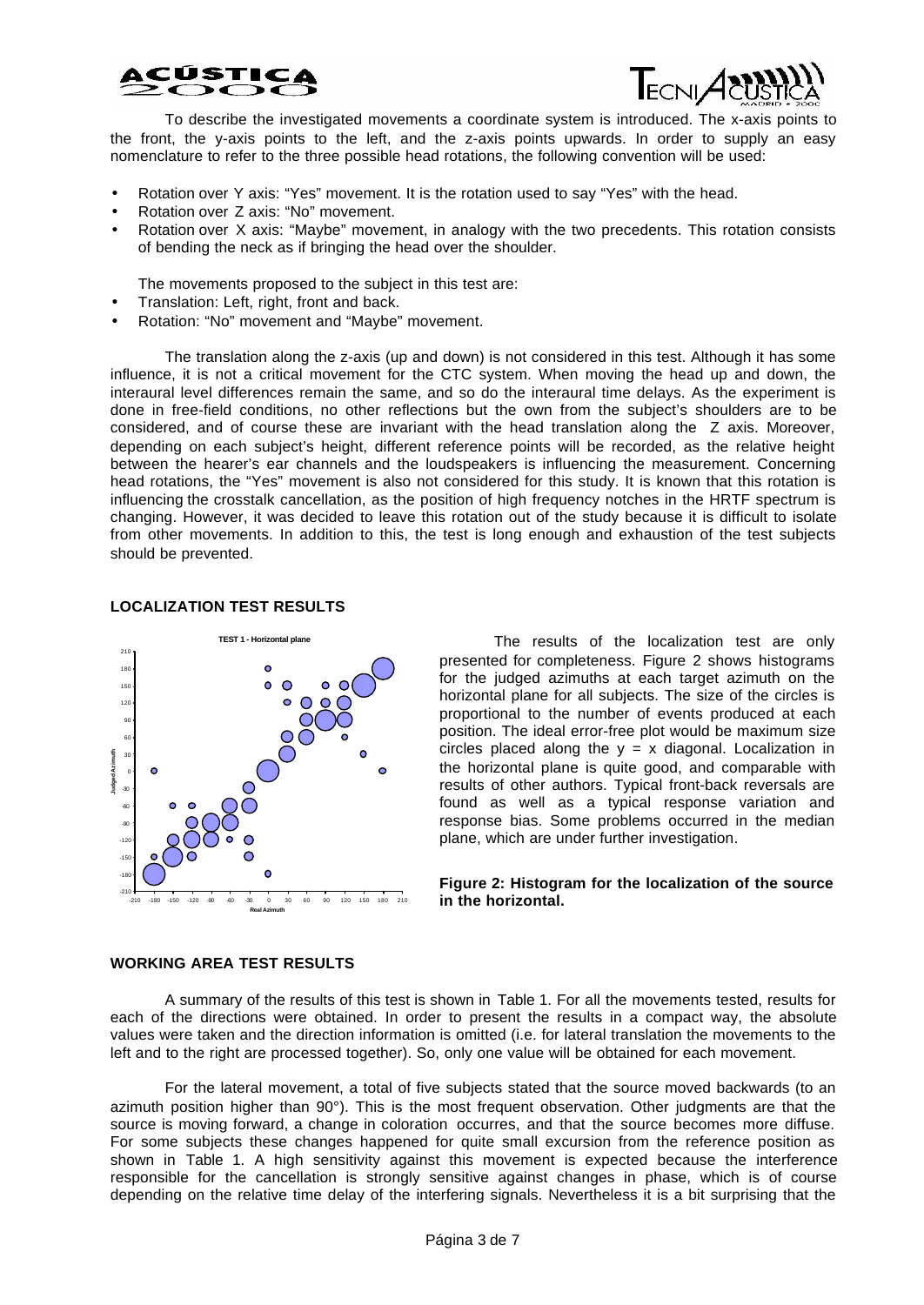



smallest lateral offset reported was less than 1 cm. This would make a dynamic crosstalk canceller almost impossible to implement, because the average accuracy of usual head tracking devices is around or even above this value.

When moving forwards and backwards, less sensitivity to changes is expected because of the constant relative time delay and the low sensitivity of source and head directivity against this movement. This is supported by the results of the test. The subjects can step much further away from the reference point than they can with lateral translations. The perceived changes observed here are even more diverse than for the lateral translation. Five of the subjects detect coloration changes but only three report position changes. The sensation experimented in general was that the source stays by the subject's side along the translation, which is the required behavior because of the fact, that binaural signals are head related. Three subjects could even move far away from the sweet point without reporting significant changes in the source characteristics.

| Type of movement | Median           | Min          | Max             | Std dev        |
|------------------|------------------|--------------|-----------------|----------------|
| Lateral          | $6.2 \text{ cm}$ | $0.83$ cm    | 30.2 cm         | 8.61 cm        |
| Front-back       | 16.14 cm         | 7.24 cm      | 38.73 cm        | 8.78 cm        |
| "No" movement    | $15.04^{\circ}$  | $3.35^\circ$ | $27.55^\circ$   | $7.66^{\circ}$ |
| "Maybe" movement | 14°              | $2,26^\circ$ | $32,11^{\circ}$ | $9,39^\circ$   |

| Table 1: Summary of the results obtained in the working area test |  |  |  |  |
|-------------------------------------------------------------------|--|--|--|--|
|-------------------------------------------------------------------|--|--|--|--|

Going deeper into figures, as shown in Figure 3 for the lateral translations a median value of the data around 6 cm is obtained. The diamonds represent the median values and the lines the range of values. The median value is chosen instead of the mean because the set of values obtained is quite spread, although a certain coincidence is expected. Due to the spreading of the data, it is hard to get a statistical validation of the results. Some people are capable of reporting changes in the source by just moving slightly, whereas others aan step far from the sweet point without reporting any change.



The median value for the front-back translation is around 16 cm, which means a higher headroom for the dynamic crosstalk canceller. Below 7 cm none of the subjects detected a change of the source. This minimum value is almost 10 times larger than the one for lateral movement. For this reason the front-back movement will not be discussed any further. For the implementation of a dynamic crosstalk canceller the minimum allowed movement is critical. Thus, a closer look into the results is necessary. Figure 3 shows some histograms for lateral translation and the two rotations investigated. In this histograms the quantity of subjects is displayed over the distance or angle interval where they detect a change of the source.

#### **Figure 3: Working area test results. Diamonds show the median value and lines represent the minimum and maximum value stored.**

The two observations below 1 cm, which are a bit worrying for the idea of dynamic crosstalk cancellation, require some more examination. Aside of the head tracker problem discussed above, if changes were detected below 1 cm, the speed needed for filter calculation and switching in a dynamic implementation would be almost unreachable.The existence of groups 2 and 3 is clearly related to a different criteria when considering a change of the source. Naturally, there is a lot of subjectivity in this observation and it is hard to unify the criteria of the subjects. However, the observations may be influenced by the following conditions:

- a) The test person can not really stay at a fixed position. A subject asked not to move still moves with an amplitude of approximately 2 cm.
- b) There is some latency time between the detection of a change of the source and pressing the button.

In the case of the "No" movement, the most frequent event is the travelling of the source from 90° to 45° (reported by 8 of the subjects). Only two subjects reported that the source moves to the back of the listener. Only in one case the listener perceives no change in the source when rotating the head. The standard deviation for this experiment is lower than in the experiments working with translation, although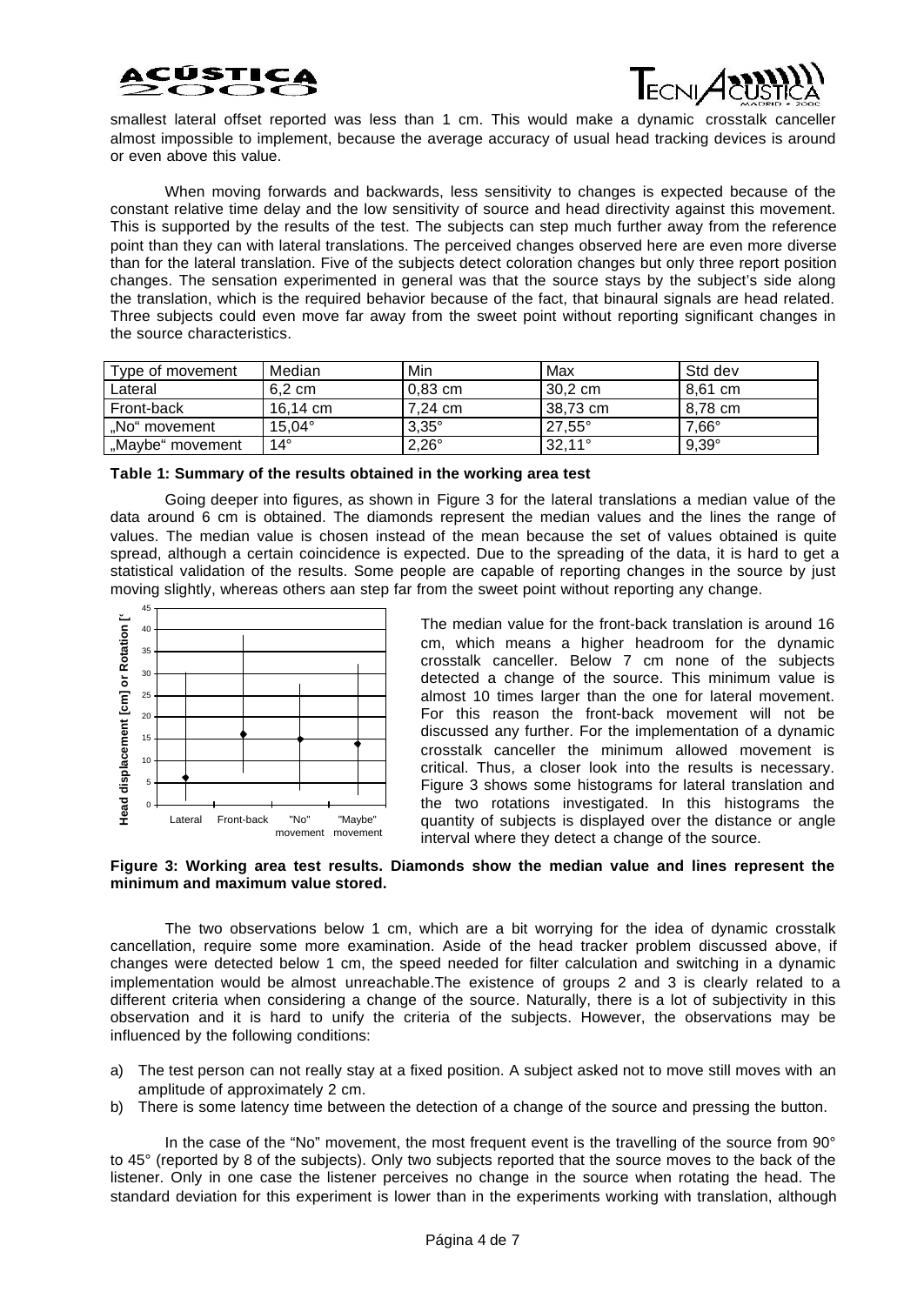



it is still high. As in the previous experiments the data acquired is rather spread. In the histogram shown in Figure 4 it is difficult to determine a tendency, as the values are distributed along a big interval. Again, the need for criteria unification is stated. But fortunately the minimum rotation reported is above 3°.



**Figure 4: Histogram for lateral translation the "No" and the "Maybe" movement. Bars show the quantity of observations on each interval.**

The "Maybe" movement also leads to a degradation of the crosstalk canceller performance. An important characteristic of the transmission path is the early reflection coming from the subject's shoulders. With the movement proposed, the distance ear-shoulder is altered and so are the transmission paths. As the difference between the direct ray and the first reflection is about 0.5 ms, a comb filter is produced by the sum, creating a notch at certain frequencies. When the distance between the shoulder and the ear changes, so do the comb filter frequencies, leading to a mismatch between the crosstalk filter corrections and the actual corrections needed. So a lack of performance of the crosstalk canceller is expected together with this head rotation. A wide variety of events such as the translation of the source to the front and to the back (8 observations), and the diffusion of the source (3 observations) are reported by the test subjects. Other perceptions are that the source changes its coloration, elevates or moves downward and reduces the level. The fact that some subjects report that the source changes its height is similar to the situation observed when rotating the head over the horizontal plane. The listener's impression changes depending on what he expects.

Again spread values of rotations are recorded. In this case a median value of 14° is obtained from the data of rotations on left and right sides. It is hard to get a statistical validation of the results. More subjects and more repetitions of each experiment would be needed to get more significant data. This would also reduce the figures of the standard deviation. As stated in House and Shively[4], working with trained people is a way to reduce variance and increase repeatability in this kind of test. In our case, untrained people were submitted to the tests. Although all of them first passed a short training before each test, all of them were unfamiliar with localization tests.

## **REPEATABILITY TEST**

All the subjects were asked to search the exact point where they could perceive changes of the source. For this purpose, most of them needed to move repeatedly in the test direction, but only one point was recorded. So, no repeatability evaluation can be extracted from this experiment. To study the repeatability of the working area test another test was done. Using the same setup with only two trained subjects, familiar with 3D spatialization sound systems. Only two of the movements proposed in the working area test are studied now: translation along the Y-axis (moving left and right) and rotation over the Z-axis ("No" movement). The subjects are asked to look first for a coloration change and then for a localization change on the source. For each event, a minimum of five points are recorded, starting always from the reference position. Each time a point is recorded, the subject recoveres the reference position to eliminate the memory of the previous position.

The results of this experiment are summarized in Table 2. As for the translation movement both subjects can distinguish coloration from localization changes, it is not so for the rotation movement. While Subject 1 could only perceive coloration changes, Subject 2 distinguished better localization changes. So for the rotation, "1<sup>st event" means coloration change for Subject 1 and localization change for Subject 2.</sup>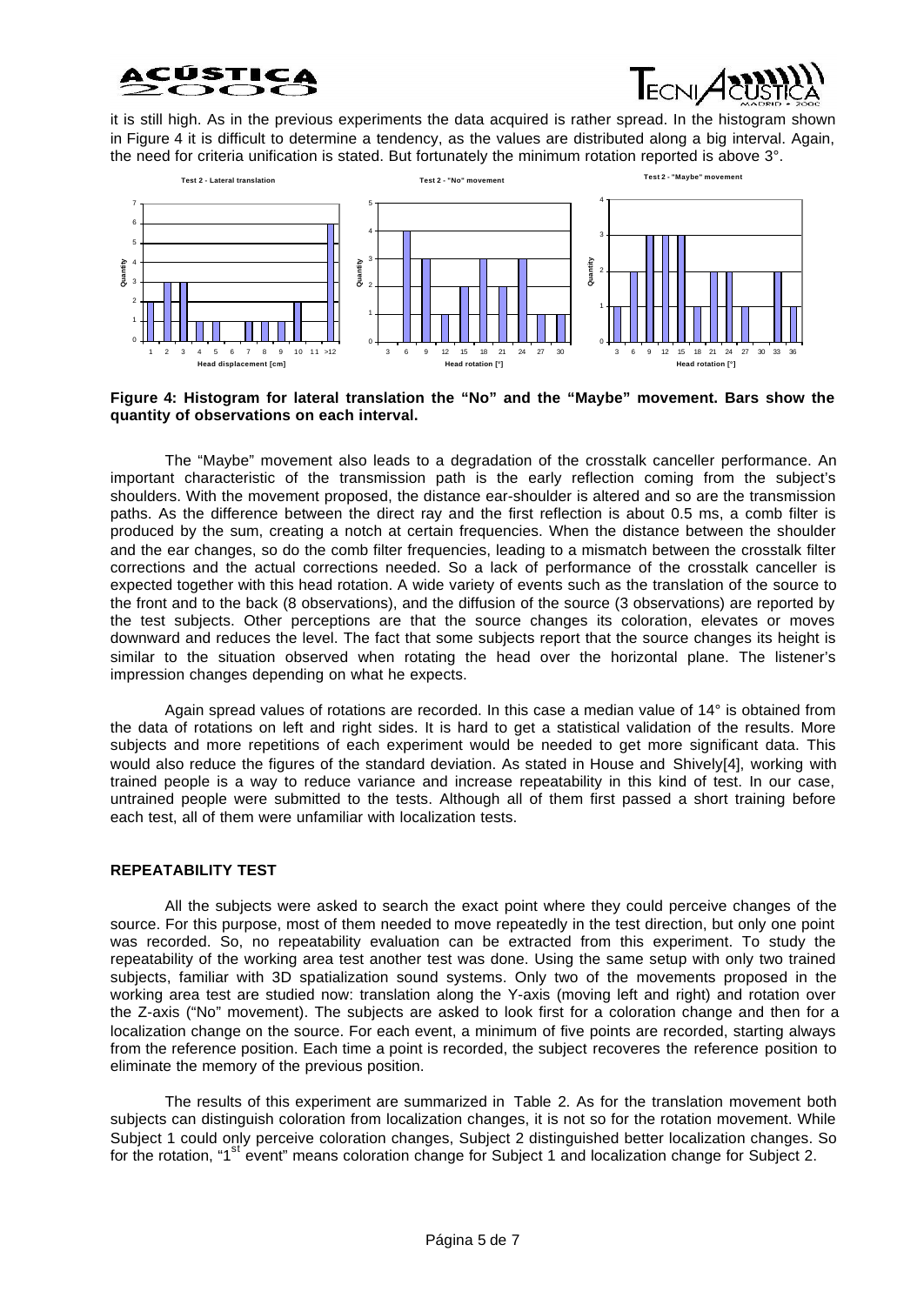



From the data obtained it can be stated that the standard deviation for the points recorded by one subject is highly reduced compared against the figures of standard deviation across subjects A-L.

However it is hard, the subjects 1 and 2 could look repeatedly for the points where they noticed a change with certain accuracy. On the other hand, there are discrepancies between the mean values of the data sets recorded by Subject 1 and Subject 2. Comparing this data with the median values of the previous test there are also discrepancies. However, a tendency can be observed both in translations and rotations for subjects 1 and 2. About 2 cm translation and 10° rotations are the mean values observed, which are lower than the values of the previous test.

|                    |              | Subject 1      |                | Subject 2       |                |
|--------------------|--------------|----------------|----------------|-----------------|----------------|
| <b>Observation</b> |              | Mean           | <b>Std Dev</b> | Mean            | <b>Std Dev</b> |
| Moving left        | Localization | $-1,94$ cm     | 1,11           | $-3,24$ cm      | 1.26           |
|                    | Coloration   | $-1,31cm$      | 0,92           | $-2,04$ cm      | 0,95           |
| Moving right       | Localization | 2,61 cm        | 0,95           | 3,73 cm         | 0,58           |
|                    | Coloration   | 2,48 cm        | 1,03           | 3,62 cm         | 1,38           |
| Rotating left      | 1st change   | $-10.01^\circ$ | 3,24           | $-3,60^{\circ}$ | 2,13           |
| Rotating right     | 1st change   | $8,23^\circ$   | 2,13           | $10.45^\circ$   | 1,06           |

#### **Table 2: Results of the repeatability experiment**

This experiment shows that the problem in the working area test, which has high values of standard deviations, is not the intra-subject deviation but the inter-subject. We define intra-subject deviation as the standard deviation of the experiments done on one subject only (several realizations), and inter-subject deviation as the standard deviation of the experiments done on various subjects (one realization per subject). When a test subject chooses a criteria to determine some change in the sound



source, it is able to repeat quite accurately this observation. However, each subject has different hearing characteristics and criteria, which makes the inter-subject deviation high. Hearing characteristics are dependant on physical conditions: pinnae, earshoulder distance, ear's frequency response, etc. and the criteria depend on psychological factors. There is a lot of subjectivity involved in the perception of a undetermined change of a source, so each listener will have his own criteria of what a "change of the source" means.

**Figure 5: Repeatability discussion. Left shows the results of the previous test, with averaged data over 12 subjects, center and right show the results of the repeatability experiment.**

## **CONCLUSIONS**

In the working area test the problem of the high standard deviation in the subjects' observations arises. The set of values obtained should be treated in a conservative way, expecting always the optimum values to be under the median values there obtained. An approximation to the possible working values is obtained in the repeatability test, although this is only a starting point which needs to be verified. Unifying the observation criteria of the test subjects is needed in order to reduce the variance of the experiment, although this should not condition the listener observations. It is hard to unify the criteria without conditioning the test subject; if clues of what is expected to happen with the source are given to the listener, then he is psychologically ready to perceive this, even if this event is not really true. Through the last test it is observed that these subjective criteria are quite accurately kept by each subject. Nevertheless, still high differences between the judgements of each subject are observed. More specific tests should be carried out, in order to look for more exact figures. The results of the tests will now be used for the first implementations of the dynamic CTC approach. A final evaluation can anyway only be made with the dynamic system.